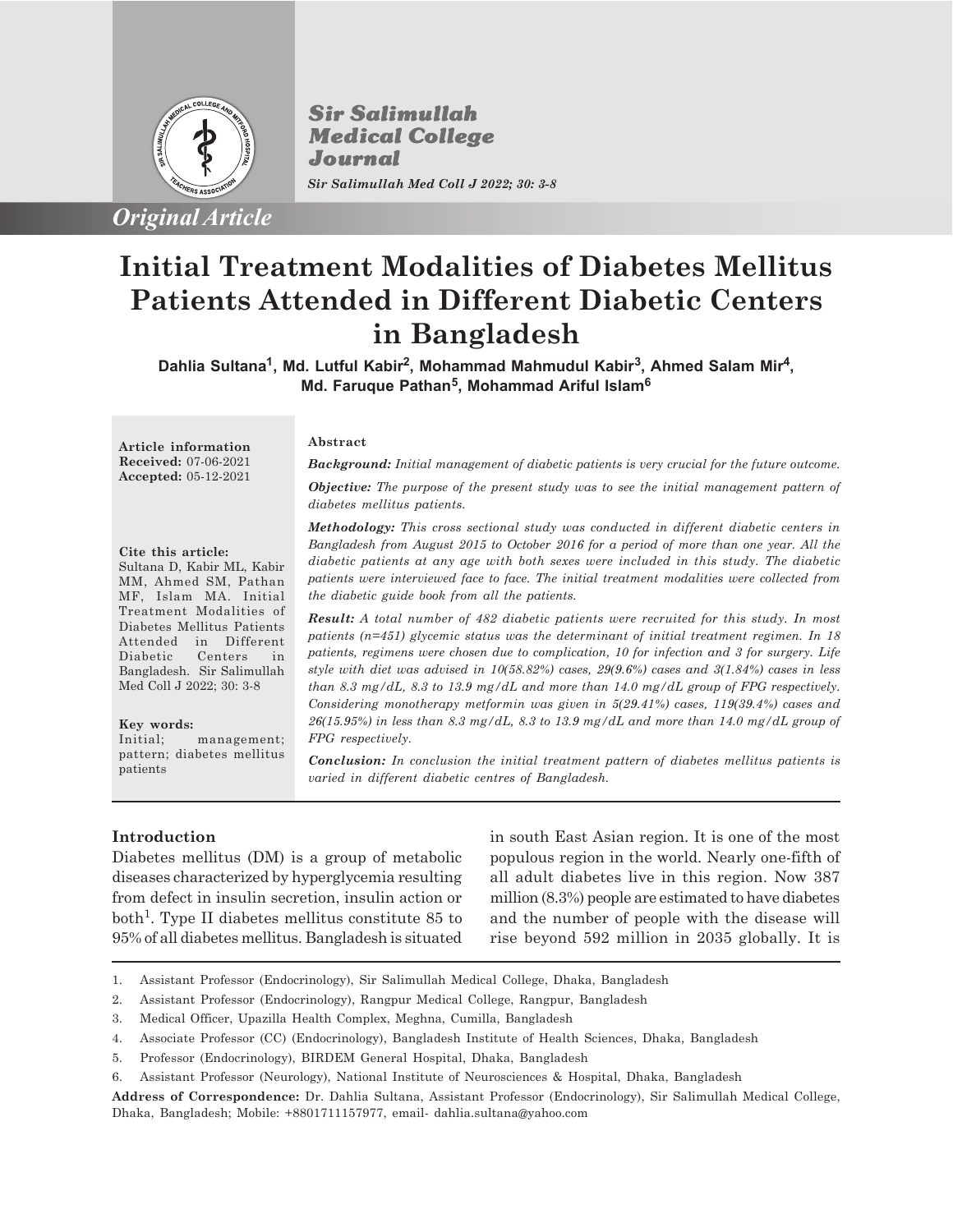estimated that every six seconds a person dies from diabetes<sup>2</sup> . Magnitude of DM is increasing in Bangladesh. The number of people with DM was 5.98 million and the prevalence in adult population is 6.3% in 2013<sup>2</sup>. The total number of people with diabetes in Bangladesh is projected to raise from 3.2 million in 2000 to 11.1 million in 2030<sup>3</sup> .

It has been suggested that the increase in prevalence of diabetes among Asian is due to ageing of the population, urbanization and increasing prevalence of obesity and physical inactivity<sup>4</sup>. Some population-based studies conducted in Bangladesh at different times have revealed an increasing trend of diabetes prevalence ranging from 1.0 to 3.8% in rural population and 1.5 to 8.0% in urban population<sup>5</sup>. Bangladeshis are more at risk to develop diabetes, hyperinsulinemia and coronary heart disease compared with other South Asian migrants settled in the UK<sup>6</sup>.

American Diabetes Association (ADA) recommends blood glucose testing by patients through selfmonitoring of blood glucose (SMBG) and by health care providers for routine outpatient management of DM<sup>1</sup> . Recently SMBG has revolutionized management of DM as it helps to achieve and maintain specific glycemic goals. Measurement of glycosylated hemoglobin (HbA1c) can quantify average glycemia over weeks and months, there by complimenting day-to-day testing<sup>7</sup>. Various classes of anti-diabetic drugs including insulin and oral hypoglycemic agents (OHA) are currently used in the treatment of diabetes, which acts by different mechanisms to reduce the blood glucose levels to maintain optimal glycemic control. The currently used anti-diabetic drugs are very effective, however because of lack of patient compliance, clinical inertia, insulin resistance, lack of exercise and lack of dietary control leads to unsatisfactory control of hyperglycemia<sup>8</sup>. Thus this present study was undertaken to see the initial management pattern of diabetes mellitus patients.

## **Methodology**

This present study conducted in the different diabetic centers outside Dhaka city from eight administrative divisions of Bangladesh by lottery method. By this process eight centers were selected. This study was carried out from August 2015 to October 2016 for a period of more than one year. All the registered diabetic mellitus patients confirmed clinically ad biochemically by physician of adult age group (e"18 years) of all socioeconomic status attending at different diabetic centers outside Dhaka city of Bangladesh were selected as study population. In each day of the study, two rooms were selected by lottery from the diabetic centers where data were collected to avoid the selection bias. One in every four patients was approached to be included in this study after fulfilling the inclusion and exclusion criteria. This study was involved collection of both primary and secondary data. Primary data was collected by face to face interview of the patients by the researcher at the diabetic centers outside Dhaka city upon their consent. Socioeconomic and personal information was recorded from patient through interview, with a semi structured pre-tested questionnaire and their guidebook which was provided from diabetic centers. The secondary data about the treatment at initial and follow-up visit, present state and diagnosis were collected from the diabetic guide book. The diabetic patients to whom the recorded data of guide book were not properly written were excluded from this study. Statistical analysis was performed by SPSS version 20.0 of windows based. The qualitative data were expressed by frequency and percentage; however, the quantitative data were expressed by mean and standard deviation.

## **Result**

A total number of 482 diabetic patients were recruited for this study. Majority were in the age group of 40 to 50 years which was 274(56.8%) cases followed by 50 to 60 years, 60 to 70 years and 30 to 40 years which were 102(21.2%) cases, 47(9.8%) cases and 45(9.3%) cases respectively (Table 1).

# **Table-I** *Age Distribution among the Study Population (n=482)*

| Age Group          | Frequency                   | Percent |
|--------------------|-----------------------------|---------|
| Less than 30 Years | 11                          | 2.3     |
| 30 to 40 Years     | 45                          | 9.3     |
| 40 to 50 Years     | 274                         | 56.8    |
| 50 to 60 Years     | 102                         | 21.2    |
| 60 to 70 Years     | 47                          | 9.8     |
| More than 70 Years | $\mathcal{S}_{\mathcal{S}}$ | 0.6     |
| Total              | 489                         | 100.0   |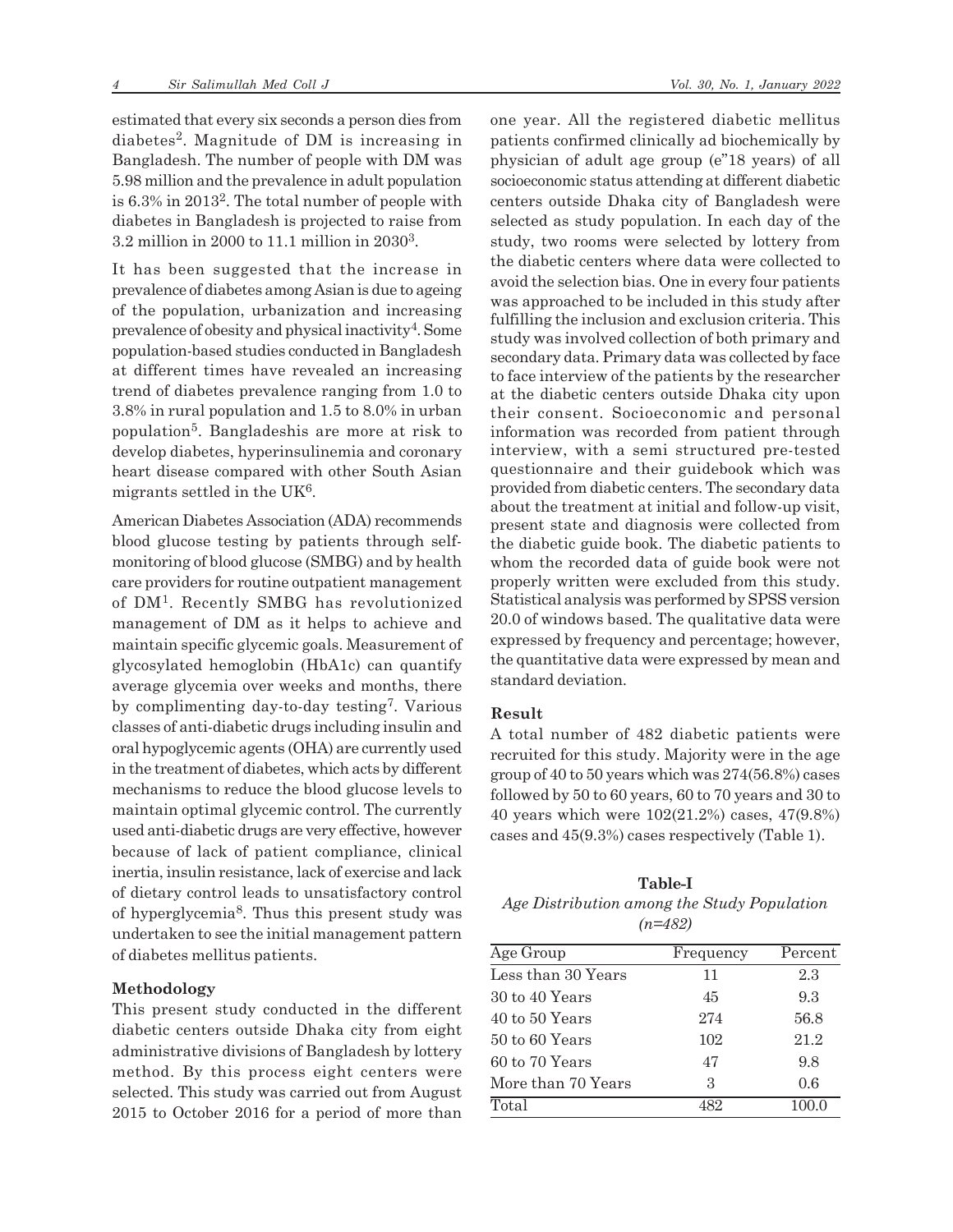Advice for lifestyle change was given in 42 cases among the glycemic status group. Monotherapy was given in 215 cases out of 482 patients among the glycemic status group. Combination oral drugs was advised in 133 cases among the glycemic status group. In most patients (n=451) glycemic status was the determinant of initial treatment regimen. In 18 patients, regimens were chosen due to complication, 10 for infection and 3 for surgery (Table II).

Among 482 patients who had FPG level at first visit 17 patients FPG were <8.3 most frequent 302 patients FPG were  $8.3 - \leq 13.9$ , 163 patients FPG  $\geq$ 14 (Table III).

Only lifestyle modification was advised in 42 cases and the mean fasting plasma glucose, 2 hours after oral glucose and post prandial glucose were measured which were found 10.1±1.8 mg/dL, 12.1±5.2 mg/dL and 12.5±5.7 mg/dL respectively. Monotherapy was given to 215 cases and the mean FPG, 2HAOG and PPG were found 12.3±1.8 mg/ dL, 16.31±1.2 mg/dL and 16.3±1.1 mg/dL respectively. Combination of oral drugs was given to 139 cases and the mean FPG, 2HAOG and PPG were found 13.9±2.2 mg/dL, 17.34±1.5 mg/dL and 17.3±1.7 mg/dL respectively. Oral drug with Insulin was given in 37 cases who were 15.2±3.5 mg/dL, 19.21±3.2 mg/dL and 20.0±3.3 mg/dL level of mean FPG, 2HAOG and PPG respectively. Only insulin was given in 49 cases and the mean level of FPG, 2HAOG and PPG were 16.7±3.8 mg/dL, 20.4±5.9 mg/dL and 20.3±5.5 mg/dL respectively (Table III).

**Table-II** *Treatment Modality Started and Their Basis of Choice (n=482)*

| <b>Treatment Modality</b>   |                 | Basis of Choice of Treatment |           |         |     |  |
|-----------------------------|-----------------|------------------------------|-----------|---------|-----|--|
| Stared at Initial Visit     | Glycemic status | Complication                 | Infection | Surgery |     |  |
| Advise for Lifestyle Change | 42              |                              |           |         | 42  |  |
| Monotherapy                 | 215             |                              |           |         | 215 |  |
| Combination oral drugs      | 133             |                              |           |         | 139 |  |
| Oral drug+Insulin           | 27              | 10                           |           |         | 37  |  |
| Only Insulin                | 34              | 8                            |           |         | 49  |  |
| Total                       | 451             | 18                           | 10        |         | 482 |  |

| sulin |                                                                       |           |  |  |
|-------|-----------------------------------------------------------------------|-----------|--|--|
|       | 451                                                                   |           |  |  |
|       | Treatment Modality Chosen at First Visit on Their FPG basis $(n=482)$ | Table-III |  |  |

| <b>Fasting Plasma</b>       | Only Life +  | Monother | Combined   | Oral          | Only    | Total |
|-----------------------------|--------------|----------|------------|---------------|---------|-------|
| Glucose                     | Style Change |          | Oral Drugs | Drugs+Insulin | insulin |       |
| < 8.3                       | 10           | Ð        |            |               |         |       |
| $8.3 \text{ to } \leq 13.9$ | 29           | 175      | 75         | 14            |         | 302   |
| $\geq$ 14                   |              | 35       | 62         | 23            | 40      | 163   |
| Total                       | 42           | 215      | 139        | 37            | 49      | 482   |

Monother=Monotheraphy

**Table-IV**

| <b>Treatment Modality Started</b> | n   | $FPG(n=482)$   | $2HAOG(n=225)$  | $PPG(n=257)$         |
|-----------------------------------|-----|----------------|-----------------|----------------------|
|                                   |     | $Mean \pm SD$  | Mean+SD         | Mean <sup>+</sup> SD |
| Only lifestyle change             | 42  | $10.1 + 1.8$   | $12.1 + 5.2$    | $12.5 \pm 5.7$       |
| Monotherapy                       | 215 | $12.3 + 1.8$   | $16.31 + 1.2$   | $16.3 \pm 1.1$       |
| Combination oral drugs            | 139 | $13.9 + 2.2$   | $17.34 \pm 1.5$ | $17.3 \pm 1.7$       |
| Oral drug+Insulin                 | 37  | $15.2 + 3.5$   | $19.21 + 3.2$   | $20.0 \pm 3.3$       |
| Only Insulin                      | 49  | $16.7{\pm}3.8$ | $20.4{\pm}5.9$  | $20.3 \pm 5.5$       |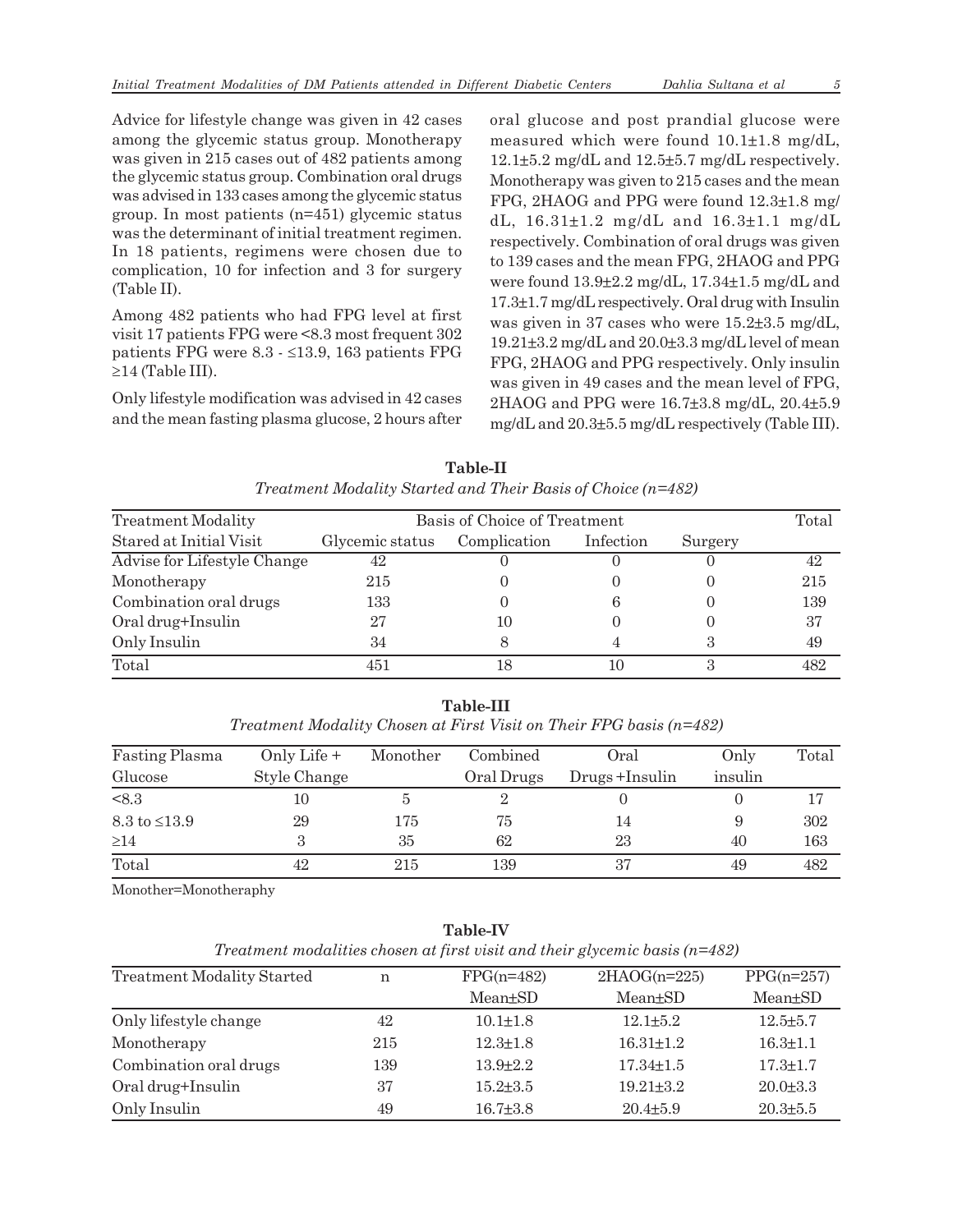Different drugs were given to the patients at first visit on their FPG basis. Life style with diet was advised in 10(58.82%) cases, 29(9.6%) cases and 3(1.84%) cases in less than 8.3 mg/dL, 8.3 to 13.9 mg/dL and more than 14.0 mg/dL group of FPG respectively. Considering monotherapy metformin was given in 5(29.41%) cases, 119(39.4%) cases and 26(15.95%) in less than 8.3 mg/dL, 8.3 to 13.9 mg/ dL and more than 14.0 mg/dL group of FPG respectively. Regarding combination oral drug metformin with secretogogue were given in 2(11.76%) cases, 47(15.56%) cases and 30(18.4%) cases in less than 8.3 mg/dL, 8.3 to 13.9 mg/dL and more than 14.0 mg/dL group of FPG respectively. Insulin with metformin was given in 4(1.32%) cases and 14(8.58%) cases in 8.3 to 13.9 mg/dL and more than 14.0 mg/dL group of FPG respectively. Only insulin was given in 9(2.97%) cases and 40(24.53%) cases in in 8.3 to 13.9 mg/dL and more than 14.0 mg/dL group of FPG respectively (Table V).

Neuropathy patients were treated at first visit with Life style change (4 cases), monotherapy (28 cases), combination oral drug (8 cases), insulin with oral drugs (3 cases) and insulin alone (4 cases). Nephropathy patients were initially treated with combination oral drugs (3 cases), insulin with oral drugs (3 cases) and insulin alone (4 cases). Retinopathy patients were treated with combination oral drugs (7 cases) and insulin with oral drugs (3 cases). IHD patients were treated with monotherapy (4 cases), combination oral drug (6 cases) and insulin with oral drugs (3 cases). PVD patietns were treated with combination oral drug (6 cases) and insulin alone (8 cases) (Table VII).

**Table-V**

| <b>Treatment Modality</b>             | <b>Fasting Plasma Glucose</b> |                     |               |  |
|---------------------------------------|-------------------------------|---------------------|---------------|--|
|                                       | $< 8.3 (n=17)$                | 8.3 to 13.9 (n=302) | $>14$ (n=163) |  |
| Life style with diet                  | 10(58.82%)                    | 29(9.6%)            | $3(1.84\%)$   |  |
| Monotherapy                           |                               |                     |               |  |
| Metformin                             | $5(29.41\%)$                  | 119(39.4%)          | 26(15.95%)    |  |
| Secretogogue                          |                               | 51(16.88%)          | 6(3.68%)      |  |
| Dpp4 inhibitor                        |                               | 5(1.65%)            | $3(1.84\%)$   |  |
| Combination Oral Drug                 |                               |                     |               |  |
| Metformin+Secretogogue                | 2(11.76%)                     | $47(15.56\%)$       | $30(18.4\%)$  |  |
| Metformin+Dpp4 inhibitor              |                               | $13(4.30\%)$        | 32(19.63%)    |  |
| Secretogogue+Glitazone                |                               | $11(3.64\%)$        | $0(0.0\%)$    |  |
| Metformin+Secretogogue+Dpp4 inhibitor |                               | 4(1.32%)            | $0(0.0\%)$    |  |
| Insulin with Others Drugs             |                               |                     |               |  |
| Insulin+Metformin+Dpp4 inhibitor      |                               | $3(0.99\%)$         | $0(0.0\%)$    |  |
| Insulin+Metformin                     |                               | $4(1.32\%)$         | 14(8.58%)     |  |
| Insulin+Dpp4 inhibitor                |                               | $3(0.99\%)$         | $3(1.84\%)$   |  |
| Insulin+Secretogogue                  |                               | $0(0.0\%)$          | 6(3.64%)      |  |
| Insulin+Metformin +Glitazone          |                               | 4(1.32%)            | $0(0.0\%)$    |  |
| Only Insulin                          |                               | 9(2.97%)            | 40(24.53%)    |  |

| Treatment Modality Chosen at First Visit on Their FPG Basis |  |  |  |
|-------------------------------------------------------------|--|--|--|
|-------------------------------------------------------------|--|--|--|

**Table-VI**

| Treatment Modalities Chosen at First Visit and Their Relation with Complication $(n=482)$ |  |  |  |  |  |
|-------------------------------------------------------------------------------------------|--|--|--|--|--|
|-------------------------------------------------------------------------------------------|--|--|--|--|--|

| Complication    | Treatment modality started |             |             |           |         | Total |
|-----------------|----------------------------|-------------|-------------|-----------|---------|-------|
|                 | Life style                 | Monotherapy | Combination | Insulin + |         |       |
|                 | change                     |             | Oral Drug   | Oral Drug | Insulin |       |
| Neuropathy      |                            | 28          |             |           |         |       |
| Nephropathy     |                            |             |             |           |         | 10    |
| Retinopathy     |                            |             |             |           |         | 10    |
| <b>IHD</b>      |                            |             |             |           |         | 13    |
| <b>CVD</b>      |                            |             |             |           |         |       |
| <b>PVD</b>      |                            |             |             |           |         | 14    |
| No complication | 38                         | 183         | 109         | 25        | 33      | 388   |
| Total           | 42                         | 215         | 139         | 37        | 49      | 482   |

IHD=Ischaemic Heart Disease; CVD=Cerebrovascular Disease; PVD=Peripheral vascular disease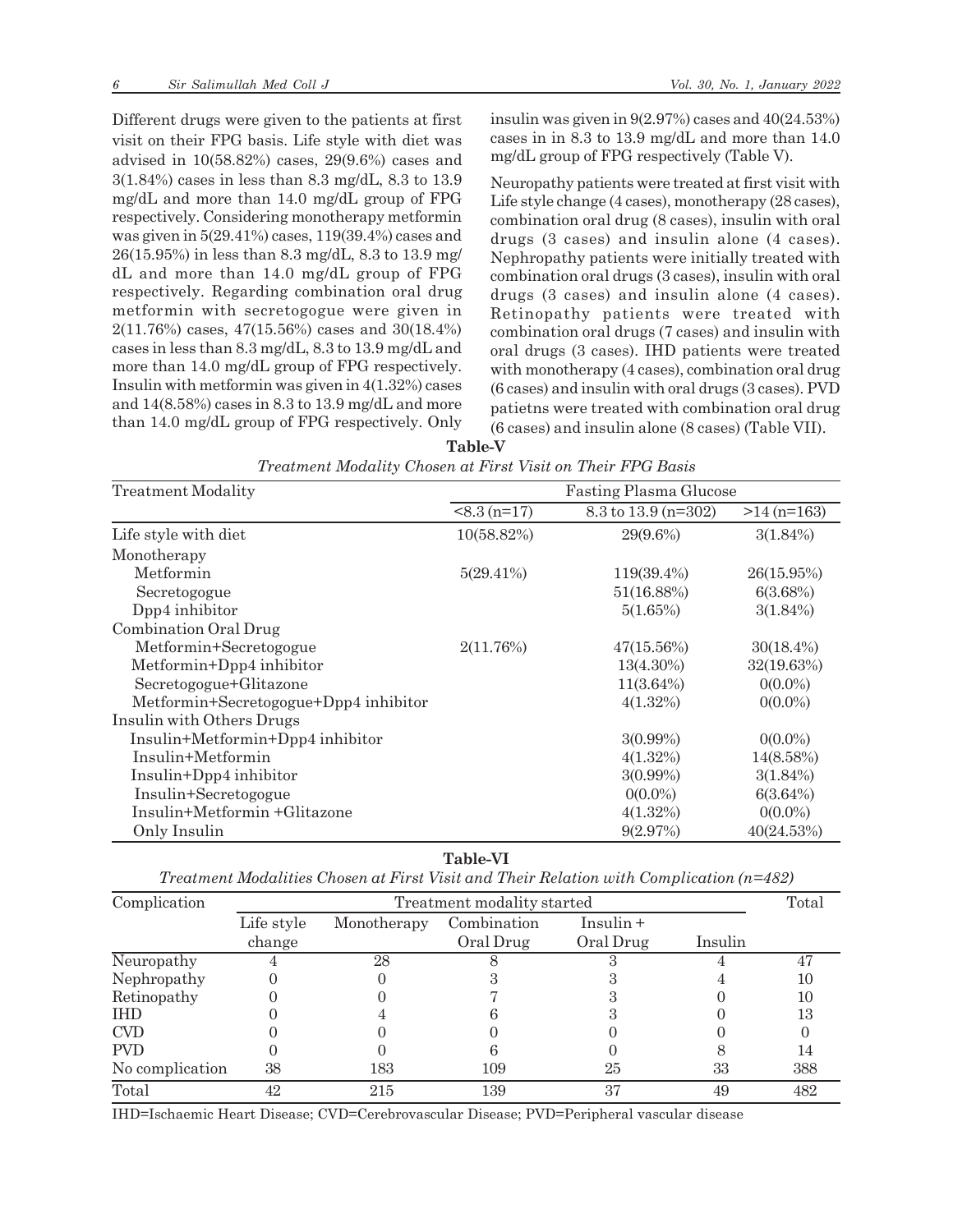# **Discussion**

A total 482 patients were enrolled in this study from August, 2015 to October, 2016. Mean age of the study population was 49.53±13.98 years, ranging from 18 to 80 years. Most frequent number 274(56.8%) is in the age group 40-50 years and second frequent number is 50 to 60 years (21.2%). About 68% patients were below 50 years of age.  $R$ ahman et al $<sup>7</sup>$  in a study in urbanizing rural</sup> community of Bangladesh found that risk of diabetes mellitus is more in age group 31 to 40 years. This finding is similar to this study as most of the patient of our study was in this age group at the time of diagnosis. Imam<sup>8</sup> found diabetes prevalence is more than twice higher (71%) in age group more than 40 years compare to age group less than 40 years in BIRDEM. In this study subjects more than 40 years age is more (88.4%) which also suggest similar result. Acharya et al<sup>9</sup> in a study in tertiary teaching hospital, India found that majority (36%) of the patient was in 51 to 60 years age group, which is not similar to this study.

Among study subjects pattern of treatment modalities started at first visit were only lifestyle change in 42(8.7%), monotherapy with single oral anti-diabetic drug in 215(44.6%), combination of oral anti-diabetic drug in 139(28.8%), insulin with oral anti-diabetic drug in 37(7.7%) and only insulin in 49(10.2%) patients. In this study, insulin was started in 86(17.9%) patients and oral anti-diabetic drug in 354(73.4%) patients and with life style modification in  $42(8.7%)$  patients. Aisha<sup>10</sup> found 39% with insulin, 57% with oral anti-diabetic drug and 4% with lifestyle change only. Which is not similar to this study. Agarwal et al<sup>11</sup> found  $43.6\%$ with insulin and 56.4% with oral anti-diabetic drug. Acharya et al $9$  found 11.3% with insulin and 88.7% with oral medication. This finding is similar to this study.

Most common reason behind the selection of treatment regimen were glycemic status in term of FPG, PPG or OGTT in 451 patients. In 18 cases complications were the influencing factor, infection in 10 and surgery in 3 cases. HbA1c was not done in any patient but HbA1c is the most significant parameter used for choosing the treatment modalities and to see the glycemic improvement all guidelines. Treatment modalities were not selected as per guidelines. All patients with HbA1c more than 10% should be managed with insulin alone or with oral drugs<sup>1</sup>.

Treatment modalities were selected according to FPG level. Most common single drug used was Metformin (54.82%) and second most common was secretogoue (19.66%). Most common combination oral drug was metformin and secretogouge combination (33.66%) which is similar to Acharya et al<sup>9</sup>, Sivasankari et al<sup>12</sup> and Das et al<sup>13</sup> which also suggest combination of metformin and sulfonylureas was most frequently used combination and most effective one. Ahmed et al<sup>14</sup> found most patients (62.9%) were prescribed with oral drugs singly. Metformin alone predominated in 41% prescriptions followed by the combination of Metformin and Sitagliptin (31.4%). This result was not consistent with this study. Most commonly practiced insulin regimen was premixed human insulin (53.48%) followed by short acting insulin (13.95%). Split mixed human insulin was used in 10.46%, basal bolus regimen with analogue insulin in 4.65% and only basal insulin including NPH and analogue basal in 2.32% of the cases. In some cases (15.11%) erratic regimen of insulin like premixed insulin twice daily plus basal analogue at night. Agarwal et al<sup>11</sup> found 72.13% short acting,  $8.2\%$ intermediate acting insulin and mixed insulin in 4.9%, which is different from this study finding. Bonafede et al<sup>15</sup> in America found 85 % of insulin naïve patients was started with basal insulin, among them 88.1% started with insulin analogue which is not similar to this study. Insulin selection pattern varies extremely from population to population.

Among 388 patients whom complication related to diabetes was not evident in initial visit, 178 presented with complication in follow up visit. Most common was neuropathy (47.19%) followed by nephropathy (28.65%). Out of 178 patients, 51 patients came into follow up after 12 months from first visit.

# **Conclusion**

The present study found that the initial treatment pattern of diabetes mellitus in diabetic centers in Bangladesh is variable. There are several treatment modalities are given like life style modification, combined use of oral anti-diabetic drugs, insulin with oral drugs or insulin alone. So